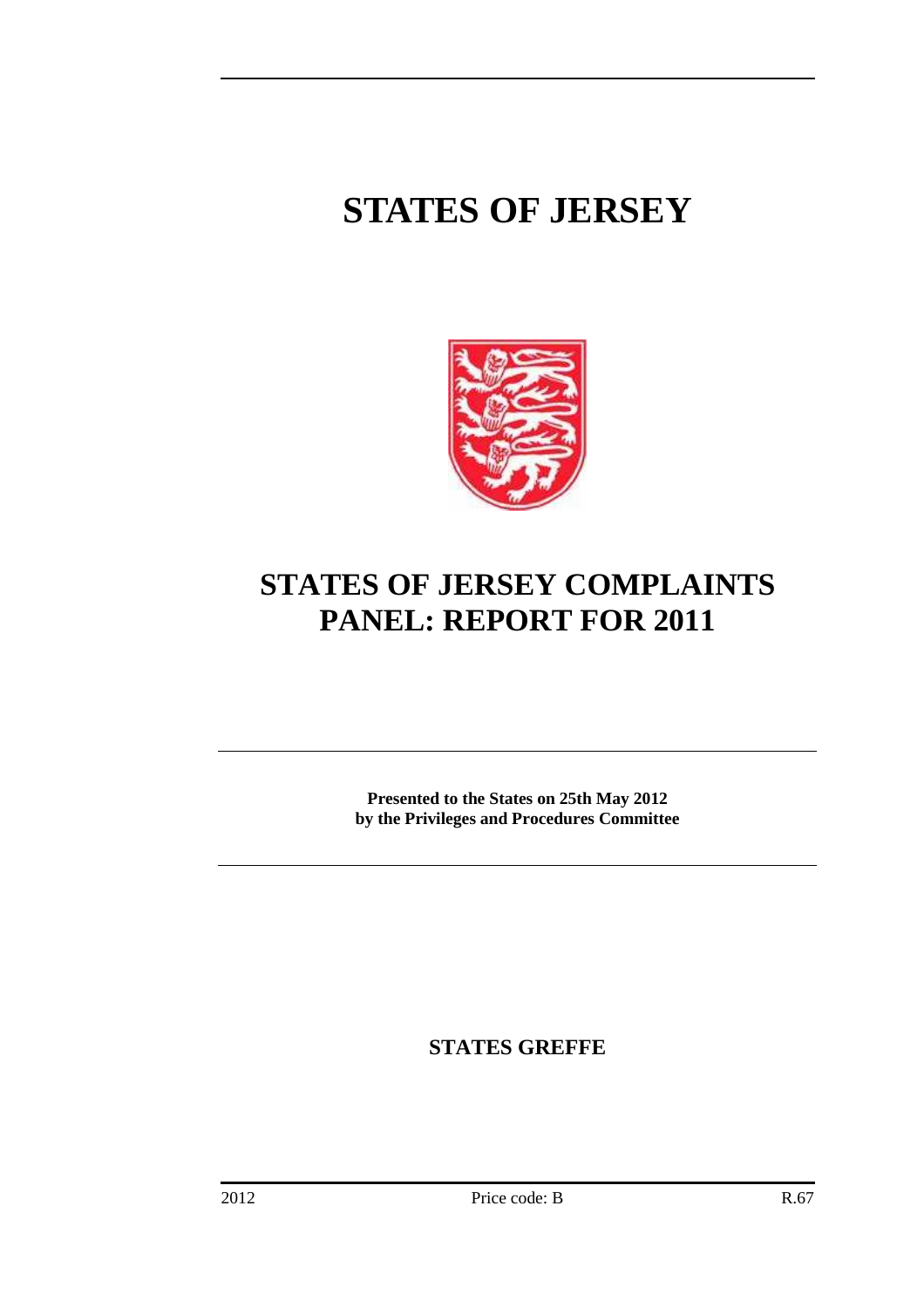#### **REPORT**

#### **Chairman's Foreword**

The Privileges and Procedures Committee is pleased to present the report of the States of Jersey Complaints Panel for 2011, and would like to place on record its thanks to the Chairman, Deputy Chairmen and all of the members of the Panel (listed below) for their honorary work dealing with complaints during this period. In particular the Committee wishes to express its gratitude to Mrs. Carol Canavan, who is retiring from the Board after 15 years' service (9 of which as Chairman), Mr. David Watkins, who has served for 15 years and also to Mrs. Mary Le Gresley and Mr. Tom Perchard, who both have completed 12 years as members of the Board. The Committee recognises that they are extremely busy people in their own right and have generously given their time freely to serve the community.

#### **Chairman**

Mrs. Carol Elizabeth Canavan

#### **Deputy Chairmen**

Mr. Nigel Peter Edgar Le Gresley Advocate Richard John Renouf

#### **Members**

Mr. John Geoffrey Davies Mrs. Mary Le Gresley Mr. Thomas Siouville Perchard Miss Christine Vibert Mr. David James Watkins Mr. Christopher Beirne Mr. Robert Frederick Bonney Mr. Frank Dearie Mr. Stephen William Platt.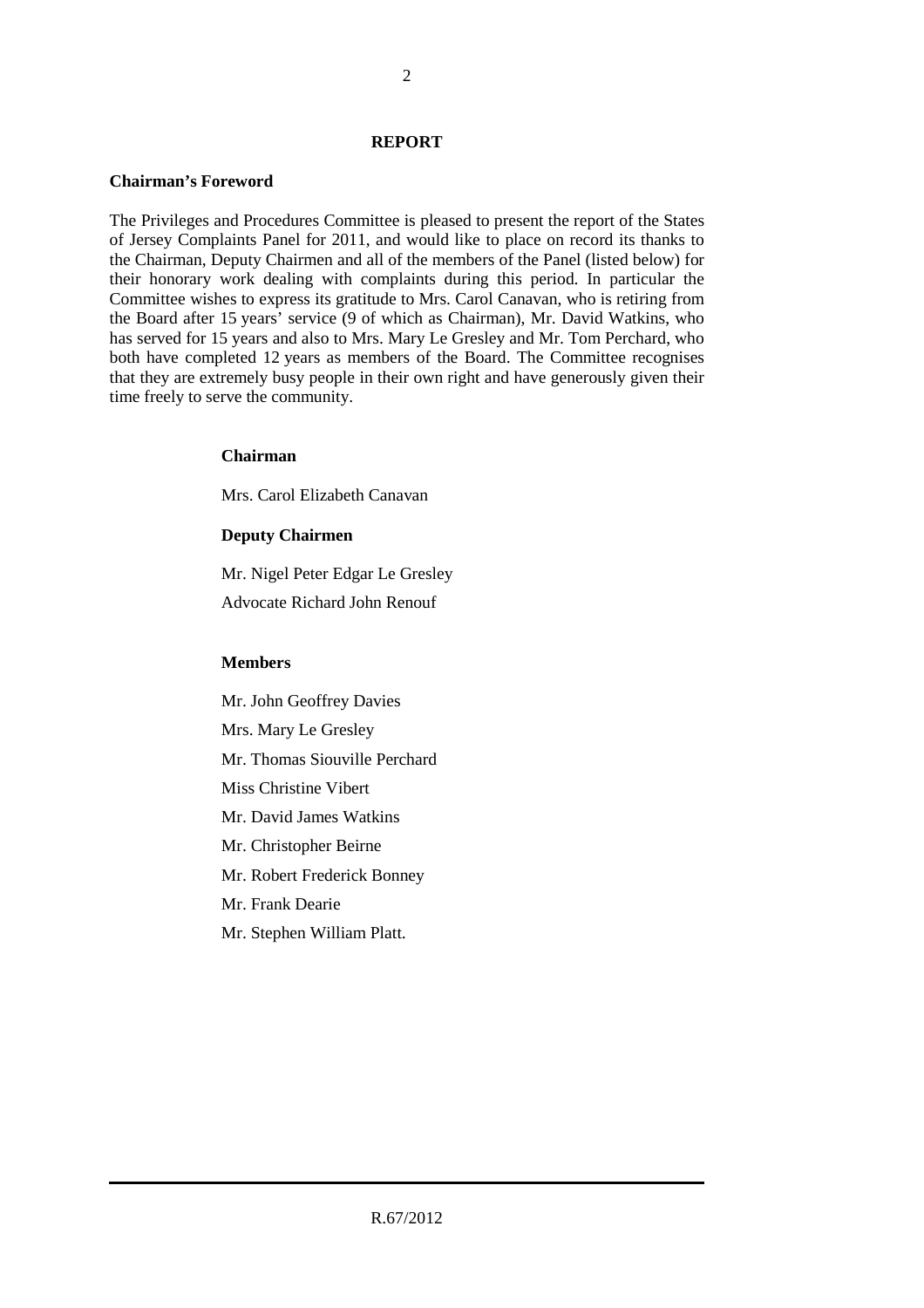#### **ADMINISTRATIVE DECISIONS (REVIEW) (JERSEY) LAW 1982, AS AMENDED: REPORT OF THE STATES OF JERSEY COMPLAINTS BOARD FOR 2011**

**\_\_\_\_\_\_\_\_\_\_\_\_** 

Dear Chairman,

I have pleasure in forwarding to you the report for 2011, which includes the resolution of matters outstanding as at the end of 2010. The following statistics show the work undertaken by the Administrative Appeals Panel during this period –

|                                                 |   | Request for<br>hearing<br>refused/<br>withdrawn | <b>Hearings</b><br>held | Ministers'<br>decisions<br>upheld | Complaint<br>upheld | Report<br>to the<br><b>States</b> | Complaints<br>carried<br>forward |
|-------------------------------------------------|---|-------------------------------------------------|-------------------------|-----------------------------------|---------------------|-----------------------------------|----------------------------------|
| Complaints<br>carried<br>forward<br>from $2010$ |   | 4                                               |                         |                                   |                     |                                   | $\boldsymbol{0}$                 |
| <b>Total</b><br>Complaints<br>2011              | 8 | 4                                               | 3                       | 3                                 |                     | 3                                 |                                  |

There were 8 new complaints received during 2011 and a total of 4 hearings were convened, one of which pertained to a complaint received in 2010. All 4 hearings were chaired by the Deputy Chairmen. The decisions made by the respective Ministers were upheld by the Panel at all 4 of the hearings, although in 3 of the cases the Board noted that there had been failings by the Minister or Department to either communicate adequately with the complainant or to seek a pragmatic solution. Four reports were presented to the States outlining the findings of the hearings. One complaint was carried forward into 2012.

The Board noted that, as in previous years, most of the complaints received in 2011 related to decisions made by the Minister for Planning and Environment. However, it is acknowledged that the Minister's decision was upheld at all of the complaints which resulted in a hearing.

The Board considers that the reduction of appeals in respect of other Ministers could be a result of improved internal Departmental appeals processes. The increase in Planning-related complaints could be a result of the perceived prohibitive costs of a Royal Court or Third Party Appeal process, but a vast majority of the complaints received by the Board related to the outcome of specific applications, rather than the process followed by the Planning Department; and therefore did not justify a review by a Panel. It is anticipated that improved appeals procedures introduced by the new Minister for Planning and Environment will reduce the number of complaints submitted to the Board in 2012.

The Board wishes to express its thanks to the Greffier of the States and his staff who provide efficient and professional administrative and advisory support to the Panels.

Mrs. C.E. Canavan, Chairman, Complaints Panel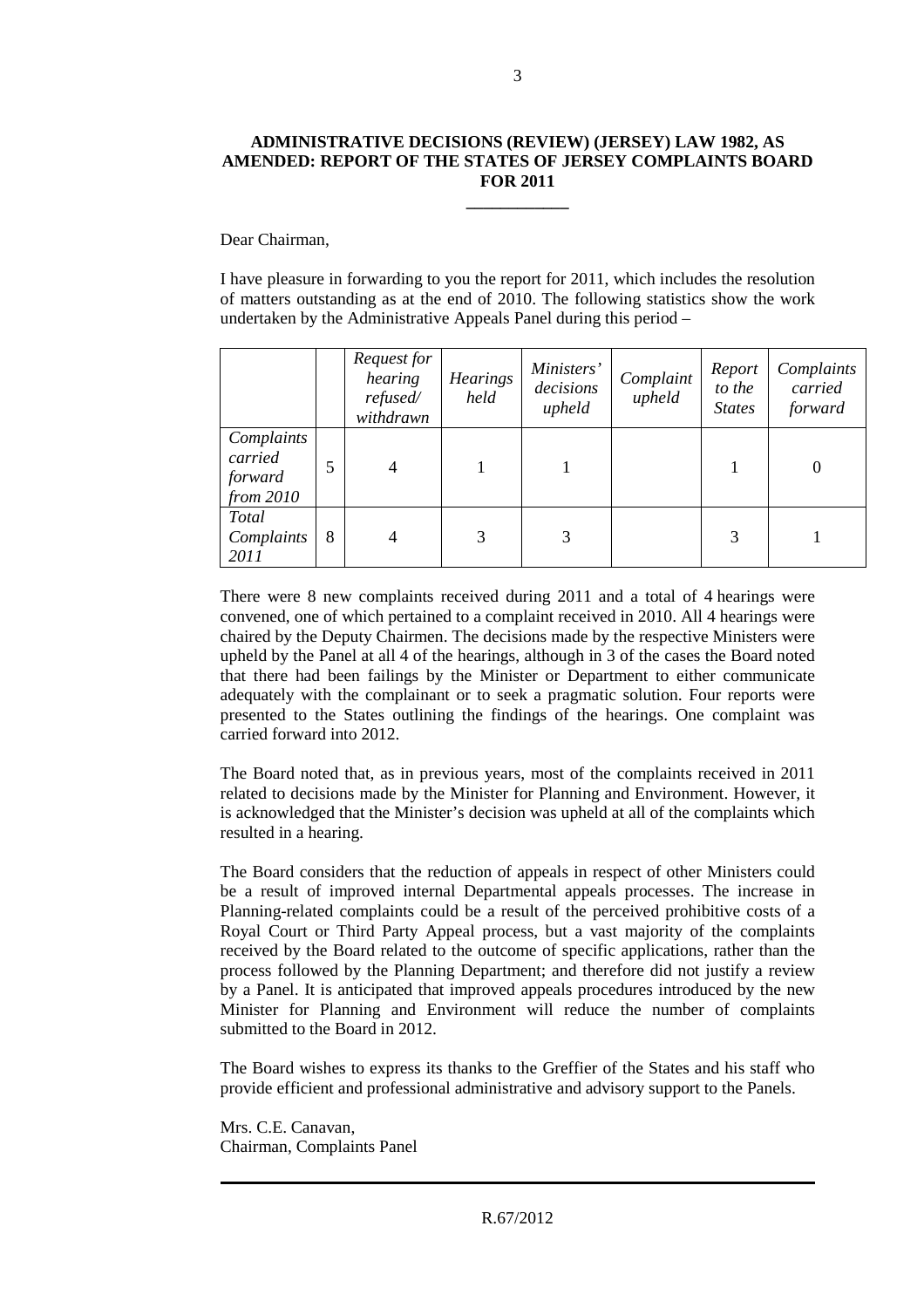#### **THE FOLLOWING IS A SUMMARY OF THE OUTCOME OF THE COMPLAINTS WHICH WERE OUTSTANDING IN THE 2010 ANNUAL REPORT AND OF NEW COMPLAINTS RECEIVED IN 2011**

#### **Outcome of complaints that were outstanding at the end of 2010 and which were referred to in the Annual Report for 2010 (R.56/2011) –**

# **(i) 1386/2/1/17(3)**

A statement of complaint was received on 5th October 2010 relating to a decision of the Minister for Home Affairs regarding maladministration by the Immigration Department in respect of an application for an Indefinite Leave to Remain.

A resumé was sent to the Chairman on 20th October 2010 and the complainant was advised on 27th October 2010 that his request for a hearing had been refused on the grounds that the directions set out by the Department clearly showed the process to be followed when an application for a visitor's visa or an ILR was to be made. The complainant was advised that if he wished to challenge the Immigration Department's directions then he was entitled to do so through the Court system, but the Chairman had decided, in accordance with Article 3(5) of the Administrative Decisions (Review) (Jersey) Law 1982, that a review of this case by the Administrative Review Board would not be appropriate.

The complainant appealed this decision and the matter was referred to the Deputy Chairmen. Having considered the appeal, the Deputy Chairmen concurred with the decision of the Chairman that the circumstances did not justify review by a Complaints Board and the complainant was advised of this outcome on 5th January 2011.

# **(ii) 1386/2/1/2(300)**

A statement of complaint was received on 23rd June 2010 relating to a decision of the Minister for Planning and Environment relating to the refusal of a planning application at the property known as Cliffside House, 65 New St. John's Road, St. Helier.

A resumé of the case was sent to the Chairman on 21st July 2010 and it was agreed that the Board would be convened on 27th October 2010. At the complainant's request the hearing was cancelled and the matter was considered at a hearing on 22nd February 2011. The Board noted that the Planning Case Officer who had compiled the original report for consideration by the Assistant Director had also subsequently compiled the 'Request for Reconsideration' report for the Planning Applications Panel. The Board further noted that the issue of "screening", whilst referred to in the minutes of the Planning Applications Panel of 26th February 2010, had not been specifically referred to in the subsequent minutes of 15th April 2010. The Board also noted with interest that the Chairman of the Planning Applications Panel had been required to use his casting vote on 15th April 2010 in order to determine the application following a split vote.

The Board, whilst mindful of the foregoing, concluded that it had been appropriate for the Planning Applications Panel to consider the application as originally submitted. The Panel had visited the site prior to its consideration of the application and appeared to have taken into account all relevant factors, including the issues surrounding privacy screening. The Board decided that Article 9 of the Administrative Decisions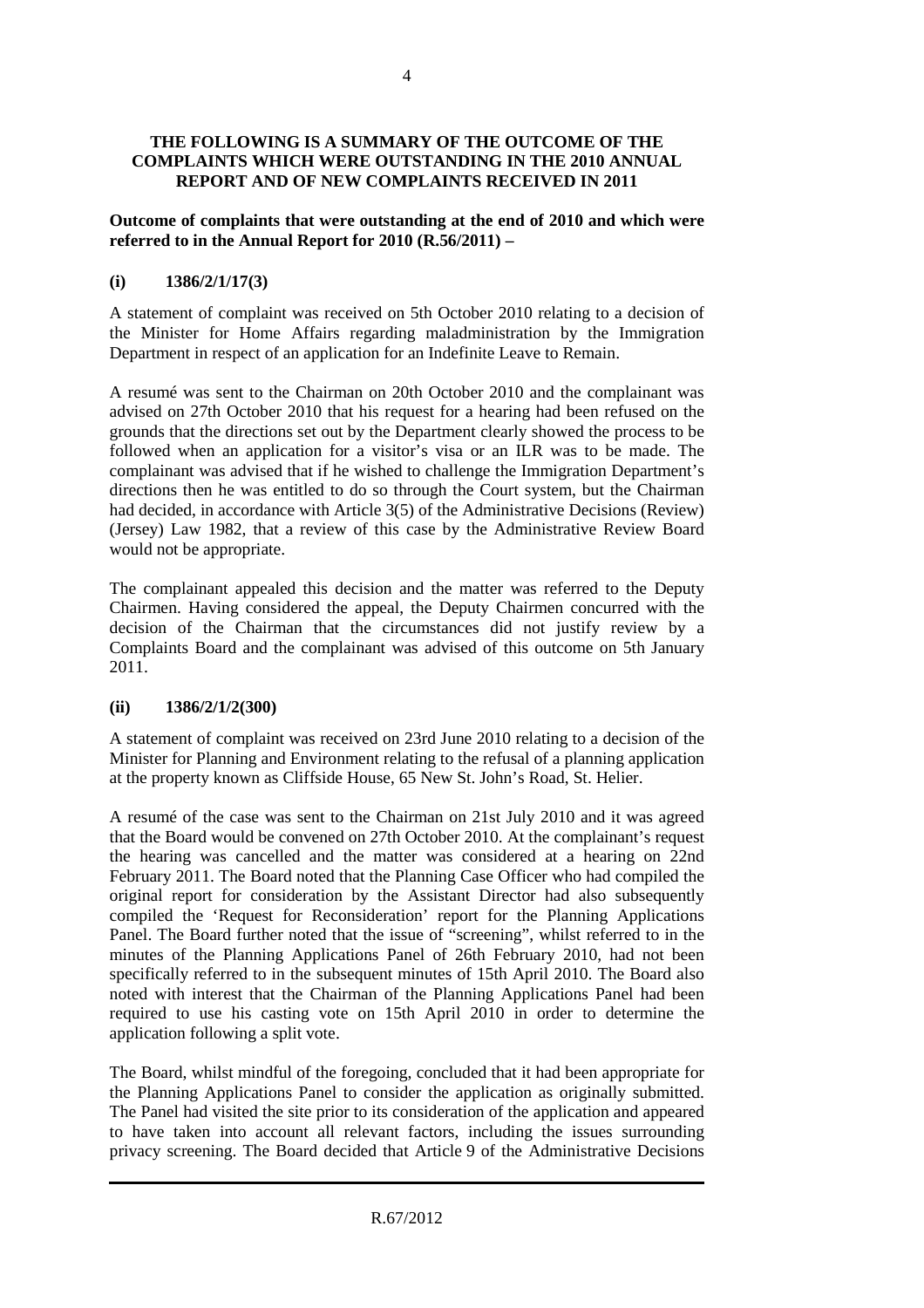(Jersey) Law 1982 did not apply and it was therefore not minded to request the Minister for Planning and Environment to reconsider the matter. The Board presented its findings to the States on 11th March 2011 (R.26/2011).

# **(iii) 1386/2/1/2(305)**

A statement of complaint was received on 25th October 2010 relating to a decision of the Ministers for Planning and Environment and Home Affairs regarding the Rocket Launch attempt in 2007 by the complainant.

Despite having spent a considerable amount of time reviewing the documentation, the Deputy Chairman, adjudicating the case in the Chairman's absence, advised that he had found no special circumstances which made it proper for him to waive the rule which required that a complaint must be brought within 12 months. The Deputy Chairman therefore decided, in accordance with Article 4(b) of the Administrative Decisions (Review) (Jersey) Law 1982, that a review of this case could not be justified.

The complainant appealed this decision and the matter was referred to the other Deputy Chairman on 15th December 2010 and he upheld the decision. The complainant was advised accordingly on 6th January 2011. The matter was then pursued by the Deputy of St. John, whose proposition entitled 'Importation of Fireworks in 2007 for a Charity Event: investigation' (P.21/2011) was adopted by the States Assembly on 17th March 2011.

#### **(iv) 1386/2/1/2(306)**

A statement of complaint was received on 9th November 2010 relating to a decision of the Minister for Planning and Environment to refuse planning permission in respect of the development of the property known as Vale View, Trinity.

A request for a resumé was sent to the Minister and the Planning and Environment Department on 9th November 2010, and the Department requested an extension to the usual 2 week deadline in order that a full submission could be made. There then followed a series of exchanges in which the Chairman sought to establish the basis of the complaint and whether it fell within the jurisdiction of the Board. The last recorded correspondence was on 22nd December 2011, when the complainant was asked to confirm that the application for a hearing was to be re-submitted. No response has been received to date.

# **(v) 1386/2/1/2(307)**

A statement of complaint was received on 22nd December 2010 relating to a decision of the Minister for Planning and Environment relating to the granting of planning permission in respect of the property known as 12 La Cambrette, La Grande Route de la Côte, St. Clement.

A request for a resumé was sent to the Minister and the Planning and Environment Department on 22nd December 2010. Following consideration of the matter by the Chairman, a letter was sent to the complainant on 10th January 2011, advising that as no formal planning application had been submitted, there was currently no basis for a complaint to be heard by the Board.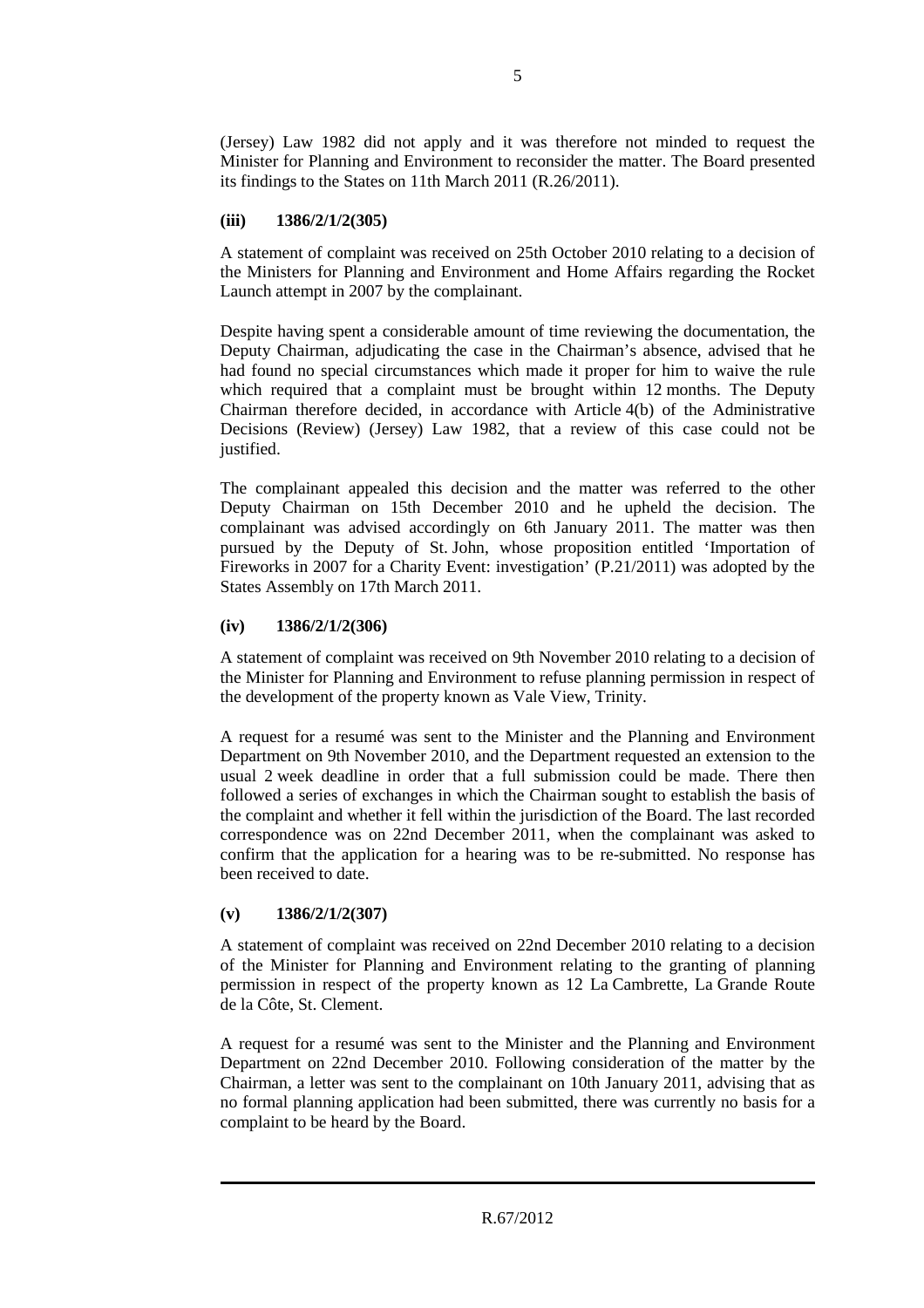# **Outcome of complaints received during 2011 –**

# **(a) 1386.2.1.2(308)**

A statement of complaint was received on 12th January 2011 relating to a decision of the Minister for Planning and Environment to refuse retrospective planning permission for the construction of a wall on land to the south of property known as Leighfield, La Route de la Trinité, Trinity which was situated in the Countryside Zone.

A request for a resumé was sent to the Minister and the Planning and Environment Department on 13th January 2011 and the matter was referred to one of the Deputy Chairmen on 4th February 2011. A hearing was held on 4th April 2011. The Board, whilst having every sympathy for the complainant's situation, accepted that in making the decision to refuse their application, due process had been followed by the Department. It was accepted that the planning applications process had to be governed by the relevant laws and policies adopted by the States of Jersey. The Board, having carefully reviewed the decision made by the Planning Applications Panel, found it to be entirely in accordance with the policies which applied to the application.

However, the Board questioned whether the construction of a wall necessarily equated to 'urbanisation' of a site, and considered that there had been scope for greater dialogue between the Department and the applicants which could have assuaged the situation. It was acknowledged and accepted that mistakes had been made in early communications between the complainants and the Department. The former could have communicated future intentions more clearly to the Department and advised of the change in ownership of the property, whilst the latter should have ensured that the advice given was consistent and unambiguous. The Board expressed disappointment within its findings that a pragmatic compromise had not been sought to resolve the situation. The findings were presented to the States Assembly on 16th May 2011 (R.55/21011).

#### **(b) 1386.2.1.2(309)**

A statement of complaint was received on 27th January 2011 relating to a decision of the Minister for Planning and Environment in respect of the refusal of planning permission to construct 10 units of accommodation for agricultural staff at Field 189, Sandhurst (Formerly Le Lay Nurseries), La Route de Vinchelez, St. Ouen.

A request for a resumé was sent to the Minister and the Planning and Environment Department on 13th January 2011 and the matter was referred to the Chairman on 20th May 2011. A hearing was held on 25th July 2011.

The Board, having carefully reviewed the decision made by the Planning Applications Panel, found it to be in accordance with the policies which applied to the application. Accordingly the Board had no option but to reject the Complainant's contention that the decision made by the Minister could be criticised in accordance with Article 9 of the Administrative Decisions (Jersey) Law 1982. However, the Board had agreed that this had been a difficult case to adjudicate. Whilst the majority of the Board had concurred that the complaint against the Minister could not be upheld on the grounds of any of the terms outlined in Article 9 of the Administrative Decisions (Review) (Jersey) Law 1982, some felt that the final decision had been finely balanced.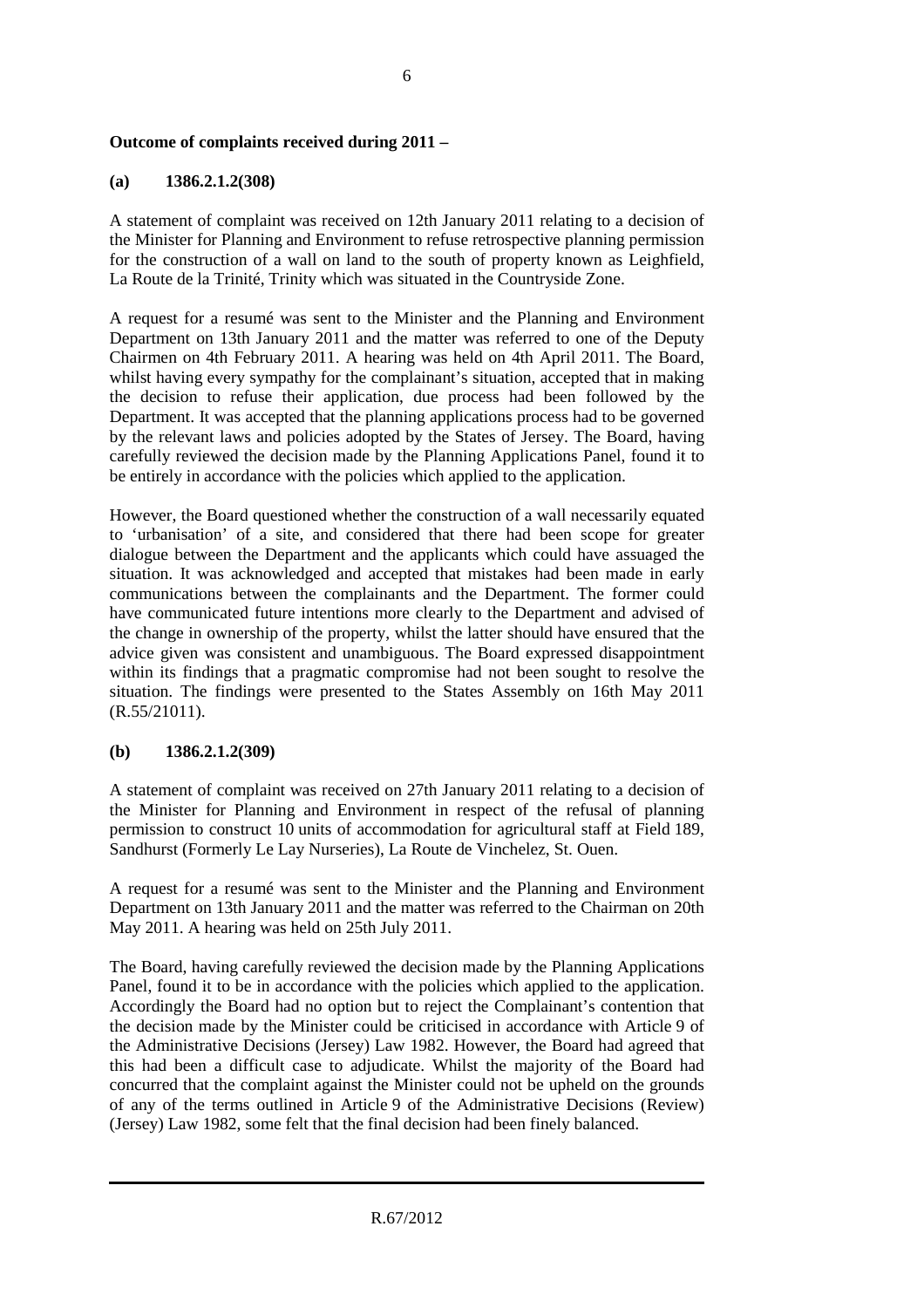The Board opined that the complainant had failed to provide evidence that the Planning Applications Panel had not fully understood the Planning policies or harboured a prejudice against the applicant Company, and it could not support the argument that the decision made had been 'unreasonable' in accordance with paragraph (d) of Article 9 of the Administrative Decisions (Review) (Jersey) Law 1982.

However, the Board unanimously expressed disquiet that the Minister had decided to remain silent when the matter had been referred from the Planning Applications Panel. Notwithstanding the fact that the Minister had the option to call in the decision and determine the application himself; issue comments or advice, or make no comment and refer the matter back to the Panel, the Board considered it puzzling that the Minister had chosen the latter option and not expressed an opinion one way or another. The Board found this unhelpful and was of the view that when a matter was referred to the Minister in this manner in the future, it was crucial that some form of comment was recorded.

The Board wished to strongly encourage the Minister, the Department and the Planning Applications Panel, to work with the complainant to find an acceptable and coherent solution to the broader issues raised by this appeal. The Board considered that an acceptable outcome could be reached through negotiation. It was suggested that any conditions placed upon agricultural developments in the Green Zone could be strengthened in order to assuage any concerns regarding their long-term agricultural use. The Board recognised the enormously important position the applicant Company occupied within the Island's agricultural economy, and agreed that all parties should work together in order to achieve the objective of supporting the applicant and the agricultural industry in general. The findings were presented to the States Assembly on 25th August 2011 (R.109/21011).

# **(c) 1386.1.2(311)**

A statement of complaint was received on 23rd May 2011 relating to a decision of the Minister for Planning and Environment to refuse planning permission for the property known as Transvaal, La Rue de Fauvic, Grouville.

A request for a resumé was sent to the Minister and the Planning and Environment Department on 24th May 2011 and the matter was referred to the Chairman on 10th June 2011. A hearing was arranged for 8th August 2011.

The Board noted that, whilst the Planning Applications Panel had originally approved the application for the proposed conversion by Planning Permit dated 20th November 2008, an application seeking the removal of Condition No. 4 (requiring "residents to have free and unrestricted access to amenity space" to be provided in the rear garden) had not been submitted until 25th June 2010. It appeared to the Board that from the outset the applicant must have been aware that amenity space was required, because he had included a measurement of the rear garden marked as "External Amenity Space" on his plan, and it was therefore considered reasonable for the Planning Department to have assumed that the applicant would be content with the shared use of that area with the 3 lodging units being created in order to meet the planning guidelines, on the basis that the necessary amenity space could not be provided elsewhere on site.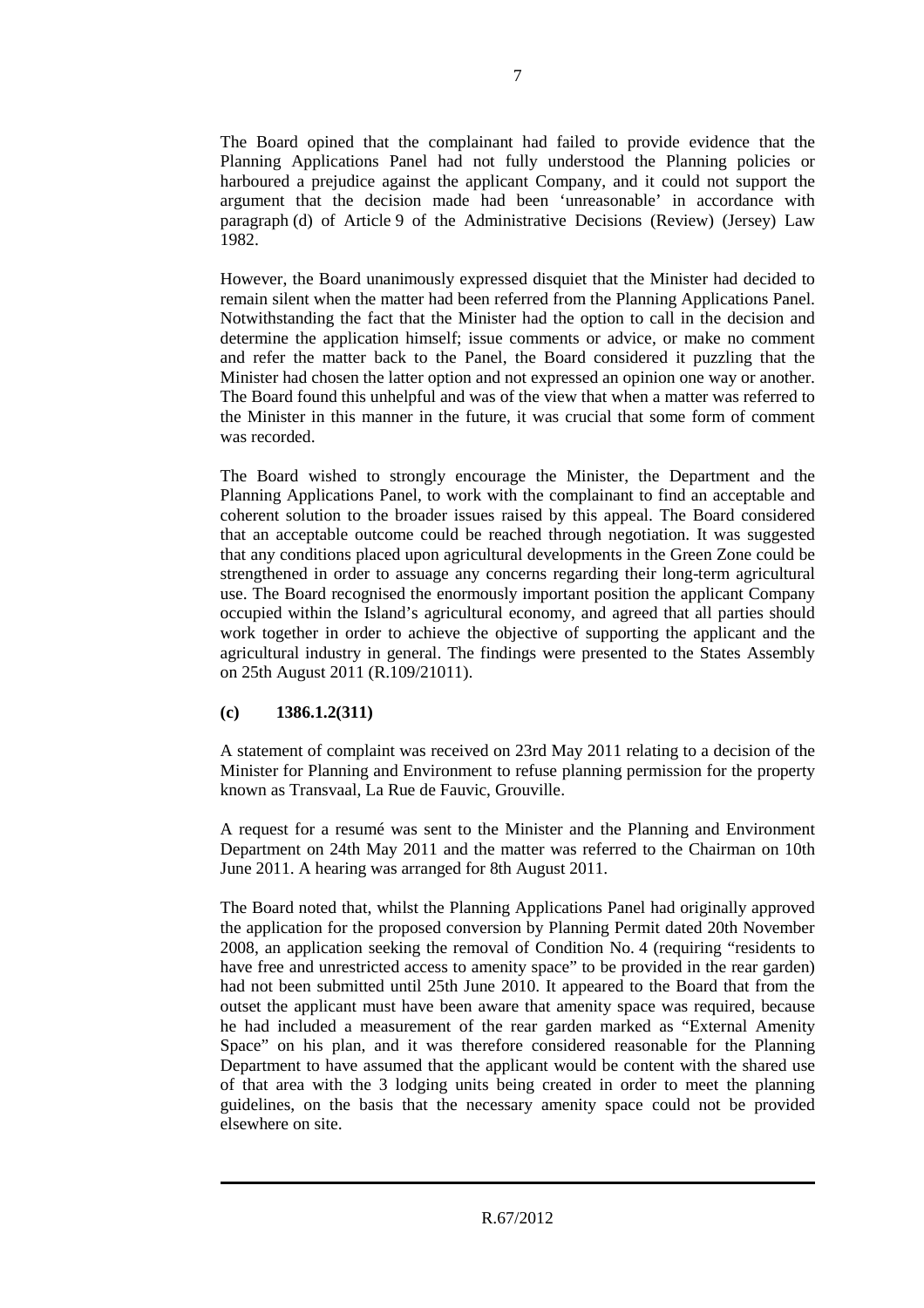The Board considered that it had been reasonable for the Panel to defer (in August 2010) consideration of the application then before it so as to afford the applicant an opportunity to develop his agent's suggestion during the public meeting that it might be possible for an area in the car park to be given over to amenity space. However, the Board accepted that it had also been reasonable for the Planning Department subsequently (in March 2011) not to give favourable consideration to the proposal which had by then been developed by the applicant involving the use of a small part of the existing car park – immediately adjacent to a busy main road and junction – as "private" amenity space, given the degree of overlooking from the public realm and also having taken into consideration its inadequate size for the purpose, which would have rendered it sub-standard.

The Board further agreed that it was also reasonable for the Planning Department not to have given credence to the contention that the use elsewhere of balconies towards achieving the total area required as amenity space should be a significant factor in support of the revised application relating to 'Transvaal.' Similarly, the Board accepted that the Panel had given due consideration (as evidenced in its Minutes) to the applicant's suggestion that the availability across the adjacent main road of a 140/50 metre private path to the beach (which 'facility' was inevitably subject to variations in respect of tidal conditions) should be given significant weight in its deliberations. The Board recognised, nevertheless, that the availability of such an access to the beach could be considered to represent a 'bonus' in terms of the facilities available to the residents of the lodging units at 'Transvaal', although it could not be considered a substitute for amenity space of good quality nearer to the units.

The Board considered that it was reasonable for the Planning Department to require that, in situations where the required amenity space could physically be provided, it should be so provided – even though the applicant might prefer to pursue some alternative route.

With regard to the highways considerations of the application, the Board agreed that Planning had had proper regard to the relevant TTS guidelines, with due consideration having been given to the real possibility that some vehicles might reverse along or onto the main road, from which it was evident that the necessary conditions had not been met.

Accordingly, the Board did not uphold the submissions of the Complainant. Its findings were presented to the States on 13th September 2011 (R.112/2011).

# **(d) 1386.2.1.1(312)**

A statement of complaint was received on 18th November 2011 relating to a decision of the Minister for Planning and Environment in respect of a planning application for new cottages in St. Clement.

A request for a resumé was sent to the Minister and the Planning and Environment Department on 19th November 2011, and the matter was referred to the Chairman on 14th December 2011.

Having considered the appeal, the Chairmen decided that the circumstances did not justify review by a Complaints Board and the complainant was advised of this outcome on 23rd December 2011.